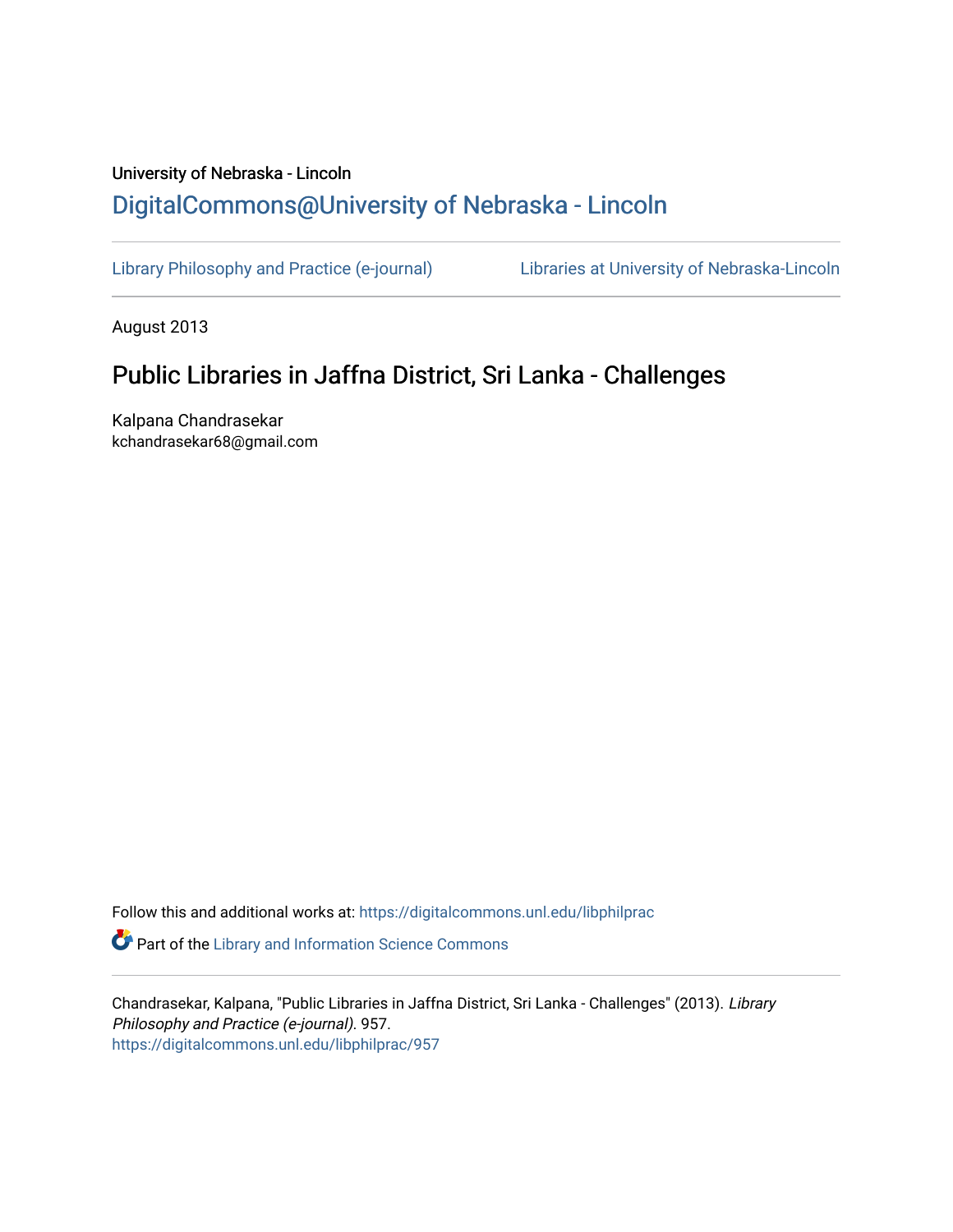## **Public Libraries in Jaffna District, Sri Lanka - Challenges**

**Author :** Kalpana Chandrasekar

**Qualifications :** B Sc(Hons.) (Jaffna), MSc(LIS) (Madras), M.Phil.(Biochemistry) (Jaffna)

**Designation** : Senior Assistant Librarian

**Affiliation :** University of Jaffna, Jaffna, Sri Lanka

**Postal address :** 180/4 Sir.Pon.Ramanathan road, Thirunelvely, Jaffna

**E-mail address for correspondence :** kchandrasekar68@gmail.com

**Contact telephone number(s) :** 0212224626 (Residence); 0212227425 (Office)

**Fax number : 0212226067**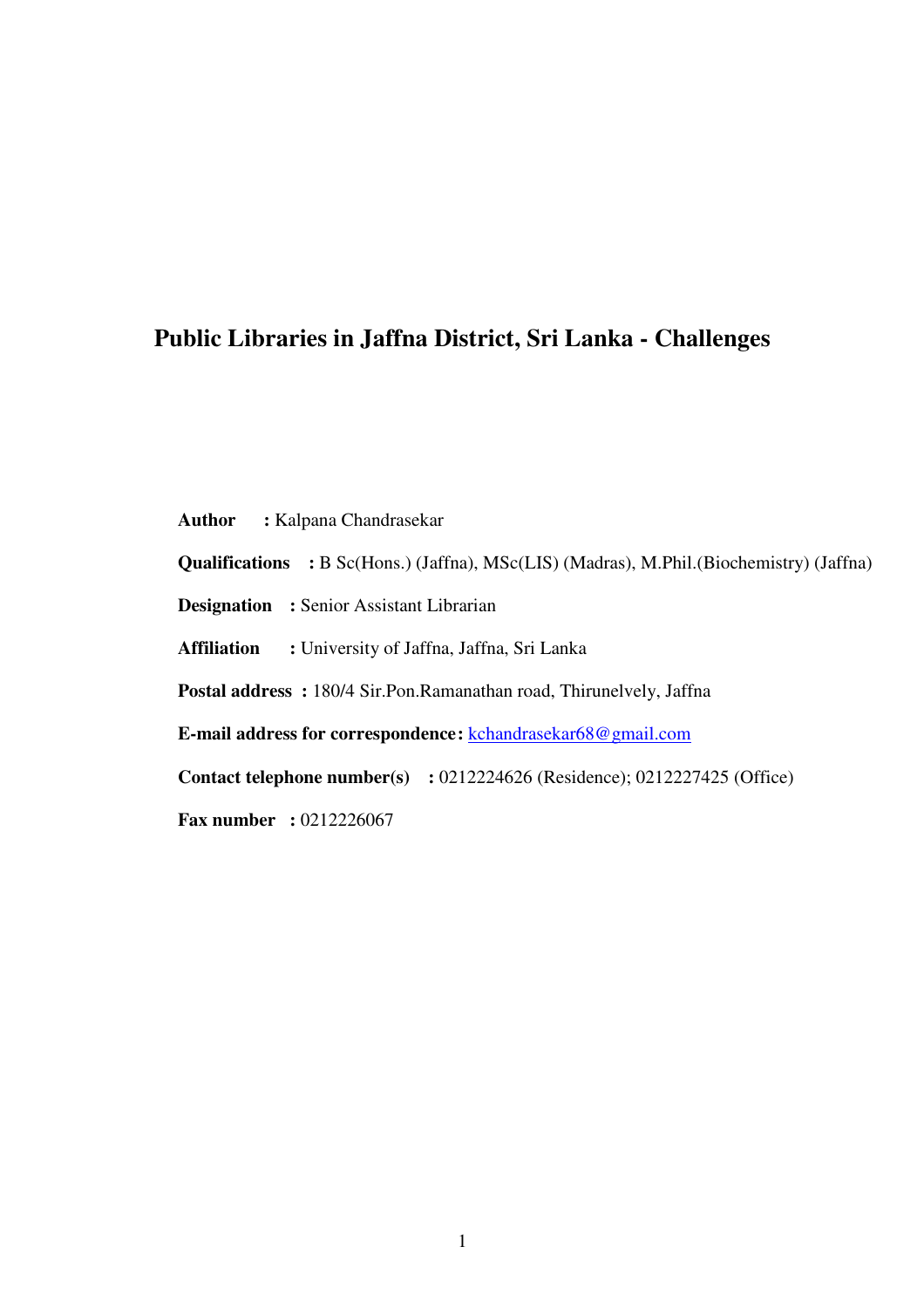## **Public Libraries in Jaffna District, Sri Lanka - Challenges**

## **Abstract**

Establishment of public libraries is regarded as one of the essential amenities of the local or central government of a nation since they enhance the idea of free and equal access to information and offers their collections and services to all members of the community. This study revealed the present status of the public libraries in the Jaffna District. Apart from the Jaffna Public Library, which is managed by the Jaffna Municipal Council and provide services to the whole Jaffna District, presently there are 03 Urban Council libraries, 13 Pradeshiya Sabha libraries and 907 Community Center libraries, which cater the needs of the general public of the respective areas in the Jaffna District. Conflict situation which prevailed in the region for the past 30 years severely affected the library services, too. After signing the MOU between the Government of Sri Lanka and LTTE in 2002, many foreign and local Non-governmental organisations and United Nations agencies started to reconstruct and develop some of the public libraries of Jaffna District with the foreign funded projects. This study identified the major challenges for these public libraries, at present. Those are insufficient funding and inadequate infrastructure facilities, poor collection of e-resources and use of IT, dearth of professional and personal competencies among library staff, poor participation in CPD programs, lack of interest and motivation from authorities, and absence of library cooperation. It is recommended to have advocacy programs for all the stakeholders of these public libraries, adopt modern etechnology services in the library functionalities, organise regular user education programs for readers with regard to library services, conduct CPD programs and training sessions especially for the enhancement of professional and personal competencies among librarians of this region, and establish a *library consortia* to coordinate the activities of the libraries in the Jaffna District. With this type of support, public libraries of this region are expected to survive, and also thrive in continuing to provide valuable service in the information age.

**Keywords:** Public libraries; Challenges to libraries; Public libraries – Sri Lanka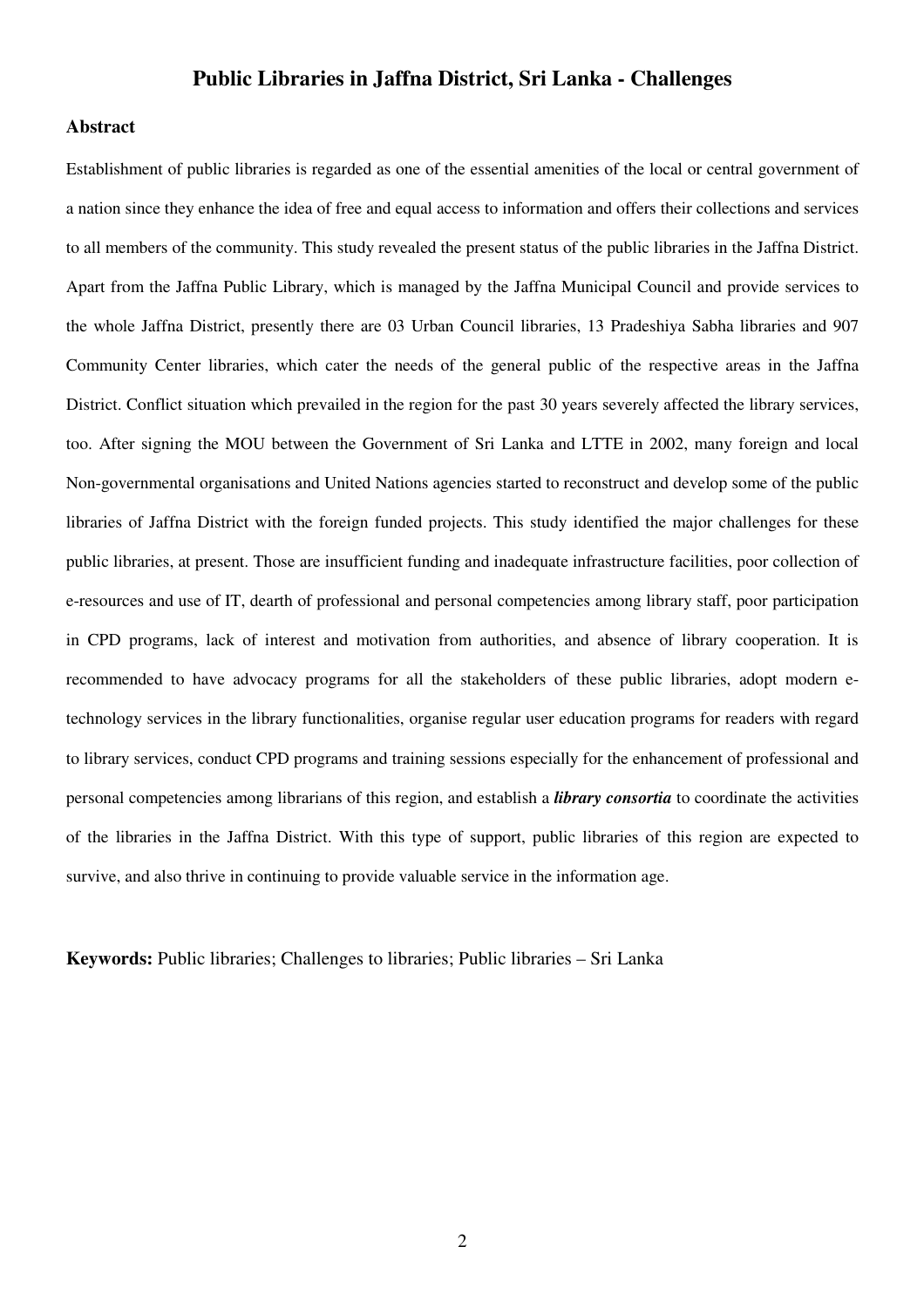## **Public Libraries in Jaffna District, Sri Lanka - Challenges**

## **1. Introduction**

Libraries play a vital role in transmitting knowledge to individuals, which pave the path towards the development of the nation with the help of knowledge-based society. In the modern civilized societies the establishment of public libraries is regarded as one of the essential amenities that the local or central government should provide to its people. The UNESCO manifesto on Public libraries proclaims UNESCO's belief in the public library as *"a living force for education, culture and information and as an essential agent for the fostering of peace and spiritual welfare through the minds of men and women"*. In order to achieve this goal, UNESCO encourages national and local governments to support and actively engage in the development of public libraries (UNESCO, 2000). This study confined to the public libraries in the Jaffna District of Sri Lanka and assesses the present status and discusses the constraints in their progress. As a prelude to the study, an overview of the development of libraries in Jaffna is also presented.

## **2. Development of Libraries in Jaffna**

The *Public library movement* of Sri Lanka began in the early nineteenth century with the establishment of subscription libraries. The *Colombo library* (in 1813) and *Pettah library* (in 1829) were the first of this kind in the country (Corea, 1980; Lankage, 1980). However, there is no historic evidence to support the history of development of libraries in Jaffna. Hence it is not possible to present any historical facts on this issue.

Literary evidence is available for the existence of a library named *'Saraswathi Mahal'* at Nallur during the reign of the Arvan Kingdom after the 13<sup>th</sup> century A.D (Kularatnam, 1997). This is supported by two books, "Eelanaddu *Thamil Pulavar Chatzittitzam"* written by Sri Kanesiah and *"Yaalpaana Chatzittitzam"* written by A. Muththuthambi pillai. Even though there is information that there was a collection of manuscripts at the *Saraswathi Mahal Library***,** there is no documentary proof to authenticate this information. It is not ascertainable whether *Saraswathi Mahal* possessed the qualities of a modern library. Popular belief is that this library was destroyed by fire.

It is learnt that during the regime of King Pararajasekaram, the destroyed *Saraswathi Mahalayam* was renovated and books brought from India, making provisions for the people to make use of the books. This confirms that the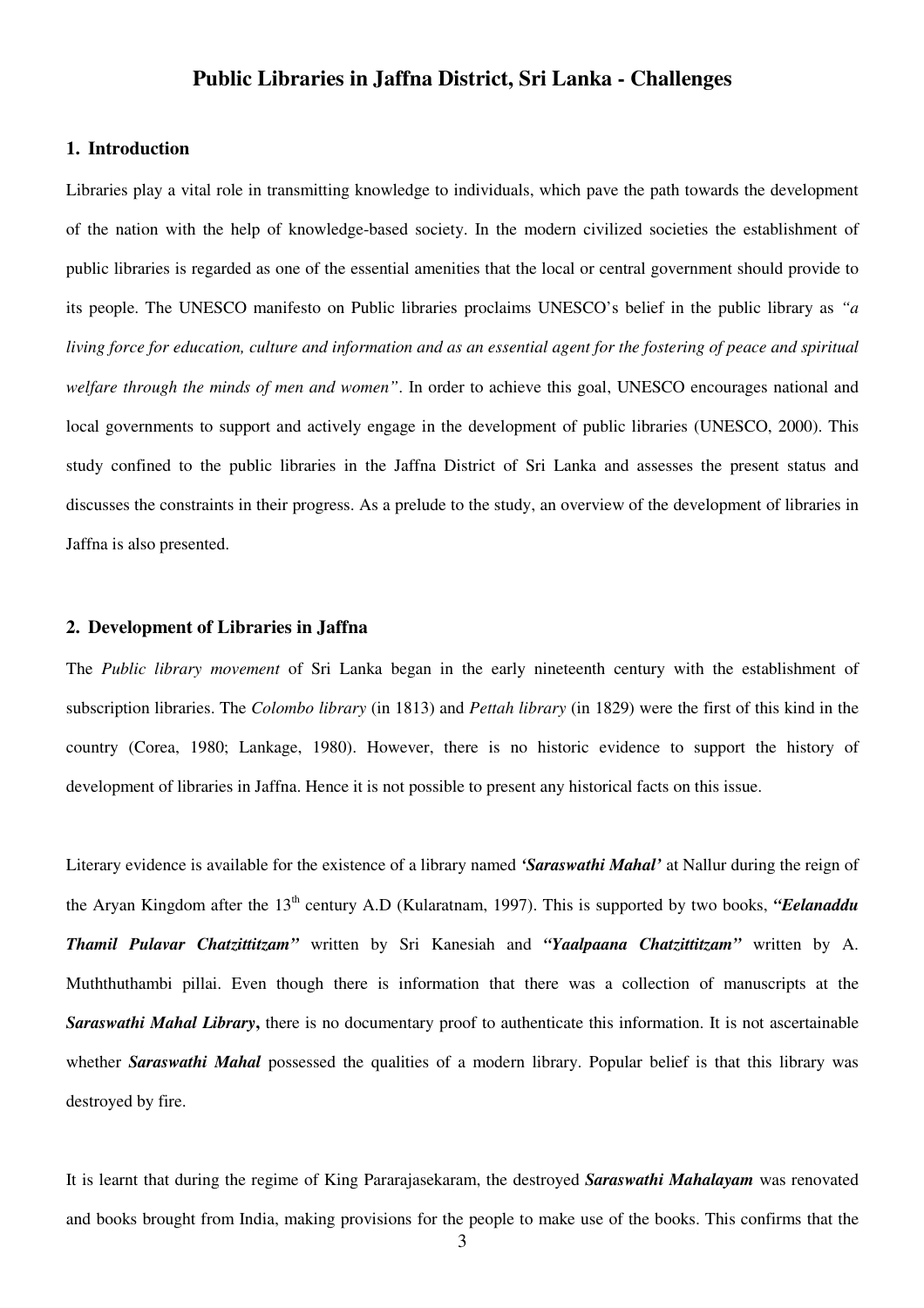*Saraswathi Mahal Library* was functioning significantly, serving as a center of collection and preservation of manuscripts (rz;Kfjh]; > 1986).

During the regime of foreign rule in Jaffna, though educational growth was ignored, yet propaganda of religious ideologies took firm roots. The churches functioned as schools propagating Christianity among the people. Books required for this purpose may have been preserved in such places. In religious educational centers like churches, convents and seminaries, religious books have been found. It is ascertainable that a library existed at the school established by the *Vaddukoddai Seminary* and that this library was recognised and praised as a valuable one in Jaffna.

In addition, personal collections of books of learned people were also found. But it is uncertain whether these centers use a well-organised body of library system catering the requirements of the ordinary people. The biography of SriLa Sri Arumuganavalar reveals that in addition to printing and publishing books on religious research, he was in possession of a collection of books depicting the traditions of Tamils and Hinduism in Jaffna.

The newspapers *"Uthaya Tharakai"* and *"Inthu Sadanam"* published in 1841 and 1869 respectively spread religious ideas and topics of general interest among the people (rz;Kfjh];> 1986). The first and only library science journal in Jaffna named *"Noolahaviyal"* (quarterly journal in Tamil) published by the Ayothi Library Services during the period of 1985-1991 is a landmark in the library movement in Jaffna. Apart from the publication of journal in the field of library and information science, Ayothi Library Services made valuable contributions to the field by conducting seminars, organising exhibitions and publishing books in library science. After 1991 the activities of Ayothi Library Services disrupted (including the publication of *"Noolahaviyal"*) in Jaffna due to various constraints related to the conflict situation, which prevailed in the region.

## **3. Current Status of Public Libraries in the Jaffna District**

Usually, public libraries offer their collections and services to all members of the community/ the general public of a specific area, regardless of age, sex, religion, nationality, language, occupation, economic status, educational level or social status (UNESCO, 2000). These are called Municipal Libraries too. Public libraries enhance the idea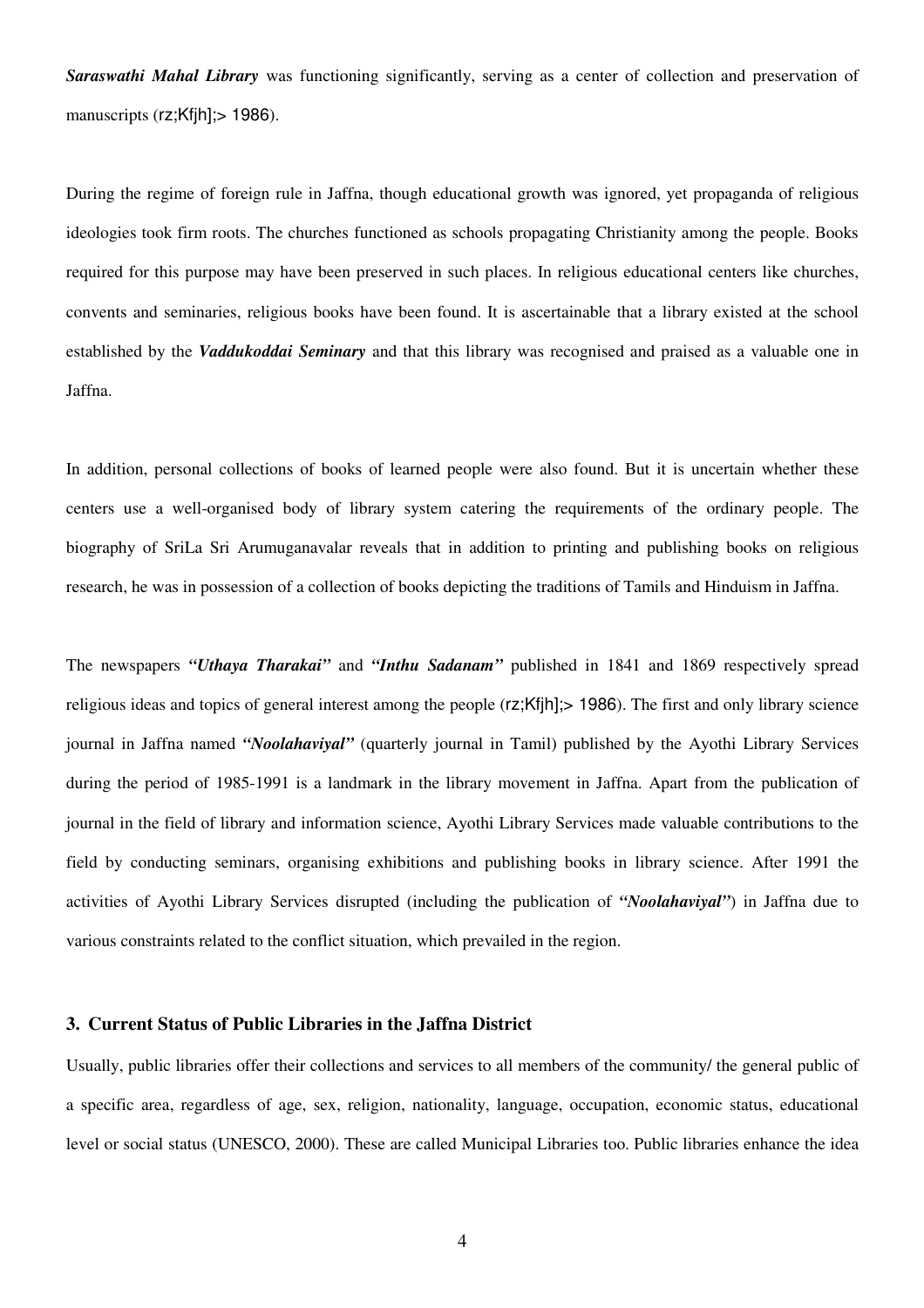of free and equal access to information. So, Public libraries are considered guardians of the democratic principles of freedom, equality and individual rights (UNESCO, 2000).

In the Jaffna District, there are fifteen (15) administrative divisions (11 Divisional Secretariat divisions and four Assistant Government Agent divisions). Under these administrative divisions, there are 17 local bodies functioning in Jaffna District – one Municipal Council, three Urban Councils and 13 Predeshiya Sabhas (Table 1).

## [Table 1]

These local bodies are engaged in the establishment and administration of public libraries in their area, in addition to their activities such as water supply and drainage, conducting health and maternity clinics, management of community centers, and construction of roads within their administrative limits (Jaffna District Secretariat, 2011). The following three categories of public libraries are identified in the Jaffna District.

- $\triangleright$  Jaffna Public Library (managed by the Jaffna Municipal Council)
- $\triangleright$  Urban Council and Predeshiya Sabha Libraries (managed by the Urban Councils and Predeshiya Sabhas)
- $\triangleright$  Community Center Libraries (managed by the Local bodies and the community)

The status with regard to collection, funding, infrastructure facilities, staffing and readers of these three categories of public libraries existing in the Jaffna District were assessed by conducting semi-structured interviews (with LIS professionals and administrators of the Local authorities), observation method, and data available from secondary sources. The result of the assessment is presented below.

#### **3.1 Jaffna Public Library**

This Library, one of the world-renowned libraries in South-East Asia was burnt down in 1981 on the eve of the District Development Council elections. The burnt library was considered as one of the finest libraries in South-East Asia with its priceless collection of 97,000 books and about 10,000 rare manuscripts (Selvarajah, 2003).

In 1999, the *Peoples' Alliance (PA) Government* allocated 120 Million rupees for the renovation of this library and used the reconstruction of the Jaffna Public Library as a symbol of the restoration of peace to the war torn North and a gesture to win the hearts and minds of the Jaffna people (Sivathamby, 2003). The renovation of the Library was completed in May 2003 and reopened with all its facilities to cater to the needs of the information and knowledge society of the  $21<sup>st</sup>$  century on February 23, 2004. Eventually, after 23 years, phoenix-like the Jaffna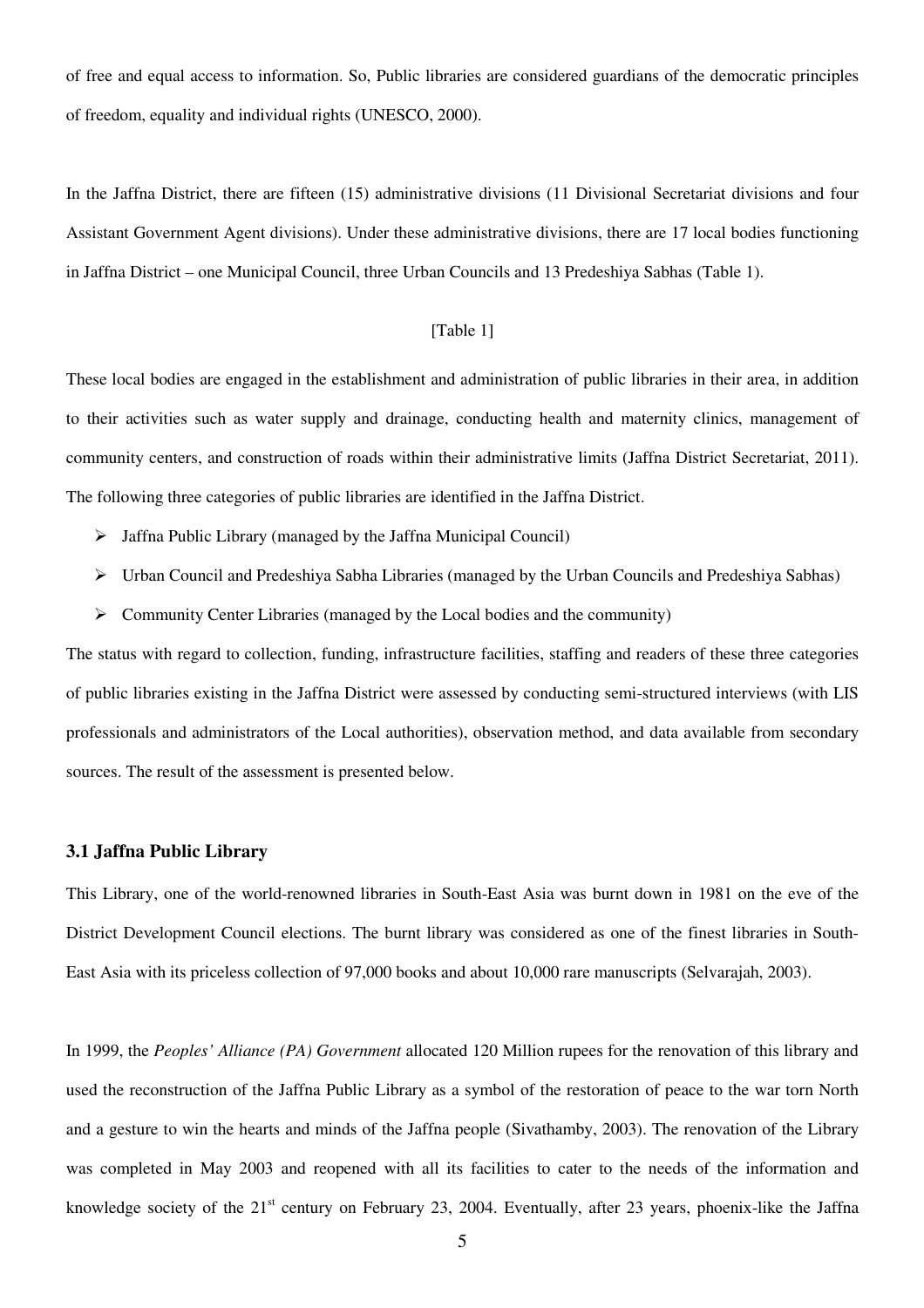Public Library arose from its own ashes of the burnt library, as a symbol of immortality, the Jaffna man's cultural heritage. Presently, this library functions with five branches (located at Nallur, Vannarpannai, Kurunagar, Navanthurai, and Navalar cultural centre) in the Jaffna District.

## *Collection*

Regarding the collection, there were about 97,000 valuable books, old newspapers, magazines and 10,000 rare manuscripts up to the torching of the library on June 1, 1981. Later, collection was gradually built up mainly through donations. Even though the collection was distributed among the branch libraries, some of these branches lost their collection during the 1987 and 1995 disturbances. Presently the library has a collection of more than 200,000 books (including branch libraries) and 82 titles of periodicals and newspapers, which is not comparable with the earlier collection in quality.

## *Funding*

Annually, the Jaffna Municipal Council allocates Rs. 800,000 – Rs. 1000,000 to this library for the purchase of books and periodicals. Apart from this the library receives large amount of donations from all over the world. However, all the donations of books received are not in good condition and quality.

#### *Infrastructure*

The present building of the main library covers almost twice its former area. This expansion has facilitated the building up of several new sections (internet cell, library auditorium, etc.) under a single roof. Presently, this library has sufficient space for collection, furniture and other facilities to fulfill the needs of the majority of the readers.

## *Staffing*

Generally in the public library system, there are two categories with regard to staff cadre position, namely *scheduled cadre* (Librarian Gr.III, Librarian Gr.II, Librarian Gr.I, and Librarian Supra Grade) and *non-scheduled cadre* (Library Assistant/ Library Seveka, and Library Labourer). Depending on the requirements, the number of cadres in each staff position is subjected to revision time to time.

The Public Services Commission fills the scheduled cadres while the Jaffna Municipal Council fills non-scheduled cadres. Entry qualification in the scheme of recruitment for non-scheduled cadre varies from Grade 8 to G.C.E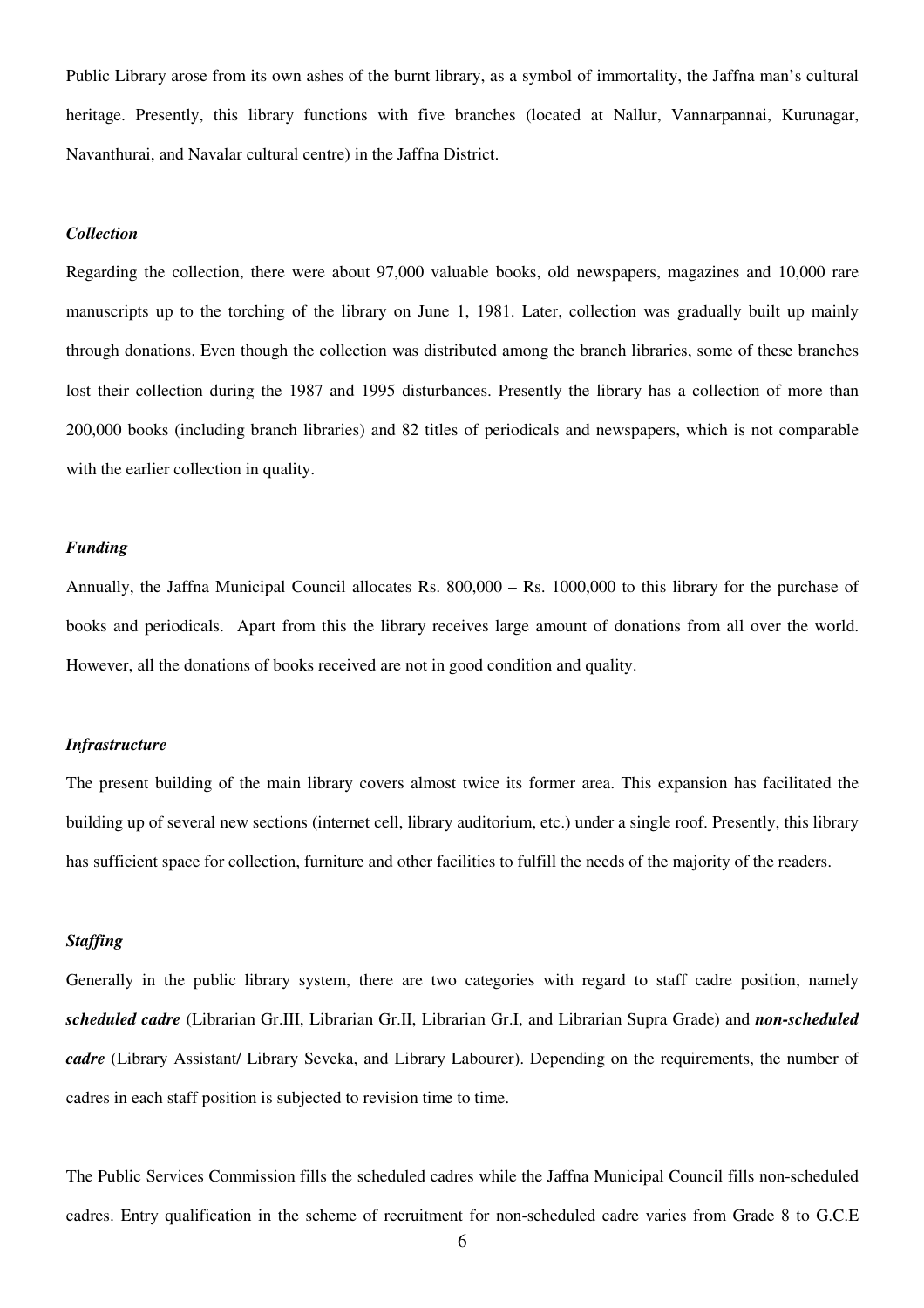(O/L) depending on the decision of the Municipal Council. The scheduled cadres are filled based on the results of the open and limited competitive examination (written) held by the Commissioner of Examinations/ Provincial Public Service Commission Northern Province. These examinations are conducted based on the *Service minute of the Provincial Local Government Librarian Service of the Northern Province* and its subsequent amendments which came into effect time to time. According to the recently revised service minute, entry qualification for each staff position in the scheduled cadre is upgraded compared to the previous one.

Approved and filled cadre details of the Jaffna Public library from 1990 to 2012 is illustrated in Table 2.

## [Table 2]

Even though the number of approved cadres increased time to time, the Table 2 revealed that none of the scheduled cadre position was filled until 2000. Thus, the library was forced to function with existing staff. Because of that, library services were severely affected during this period, due to acute shortage of qualified staff and library provided mainly the basic services with the support of Library Sevekas. Currently, the existing staff position is satisfactory with regard to Librarian Gr.III and Librarian Gr.II. However, applications are not invited from suitable candidates for the newly introduced scheduled cadre positions, such as Librarian Gr.I (created in 2000) and Librarian Supra Grade (created in 1990) until now.

#### *Readers*

At the time of destruction in 1981, this library had 17,600 readers. Later, this number was reduced to 10,000 including readers at all branch libraries, in 1995. Presently, the renovated Jaffna Public Library comprises nearly 16,988 registered members and among them only 1,408 members uses the library for borrowing reading materials. This revealed the drastic fall of reading habit in the community. In addition, branch libraries comprise a readership of 8,109.

## **3.2 Urban Council and Predeshiya Sabha Libraries**

These libraries function as public libraries and provide services to the public in the respective areas and are managed by the respective Urban Council or Predeshiya Sabha. Presently, three Urban Council libraries and 13 Pradeshiya Sabha libraries are functioning in the Jaffna District (Table 3).

[Table 3]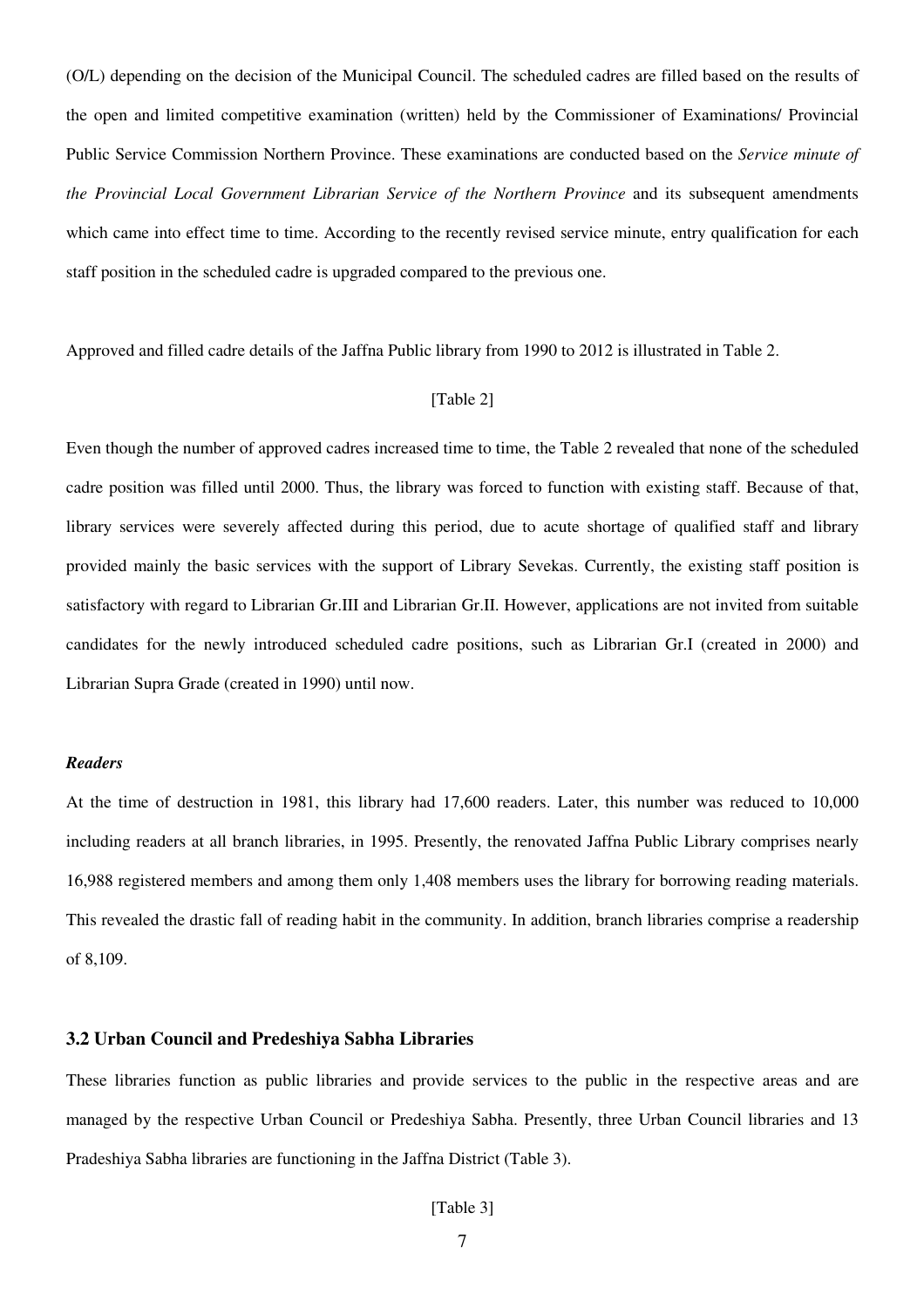Most of these libraries were established during the period of 1969 to 1981 (tp[afhe;jd;> 1997). Normally, the respective Urban Council or Predeshiya Sabha obtains the recommendation of the Library Advisory Committee and Readers Circle in the administration of these libraries.

## *Collection*

Major part of the collection comprises storybooks, books for additional reading, newspapers and magazines. Apart from these, to attract the student population collection of reference sources, textbooks and past paper books of G.C.E (O/L) and G.C.E (A/L) examinations are also available at some libraries (nry;tuh[h> 1987). To develop reading habits among children some of these libraries organise Children's section at their libraries.

#### *Funding*

The main source of funding for these libraries is the respective Urban Council or Predeshiya Sabha. Annual allocation provided by them is not sufficient to build up a good collection in these libraries. Apart from the respective Urban Council or Predeshiya Sabha, the Commisioner of Local Government also provides funds for the development of these libraries. But this funding is not sufficient and not received on a regular basis.

#### *Infrastructure*

Infrastructure facilities such as building, furniture, etc. provided by the respective Urban Council or Predeshiya Sabha are not sufficient for a growing organisation like library. Even now some of these libraries function in temporary buildings. In addition, some of these libraries have lost their collection along with the infrastructure facilities during displacements which occurred in 1987 and 1995. Every time reconstruction of the infrastructure facilities and rebuilding the collection consumes large portion of the annual allocation. Hence, new technological developments do not reach these libraries.

### *Staffing*

Regarding staffing, non-scheduled cadres are filled by the respective Urban Council or Predeshiya Sabha, while scheduled cadres are filled by the Public Services Commission. Qualification for Library Labourer is Grade 8 and Library Severka is G.C.E (O/L) under the recruitment scheme for non-scheduled cadre. Scheduled cadres are filled according to the service minutes of the Public Services Commission circulars. In these libraries too vacancies in the scheduled cadres were not filled during the period 1984-2000, which affected the library services to a greater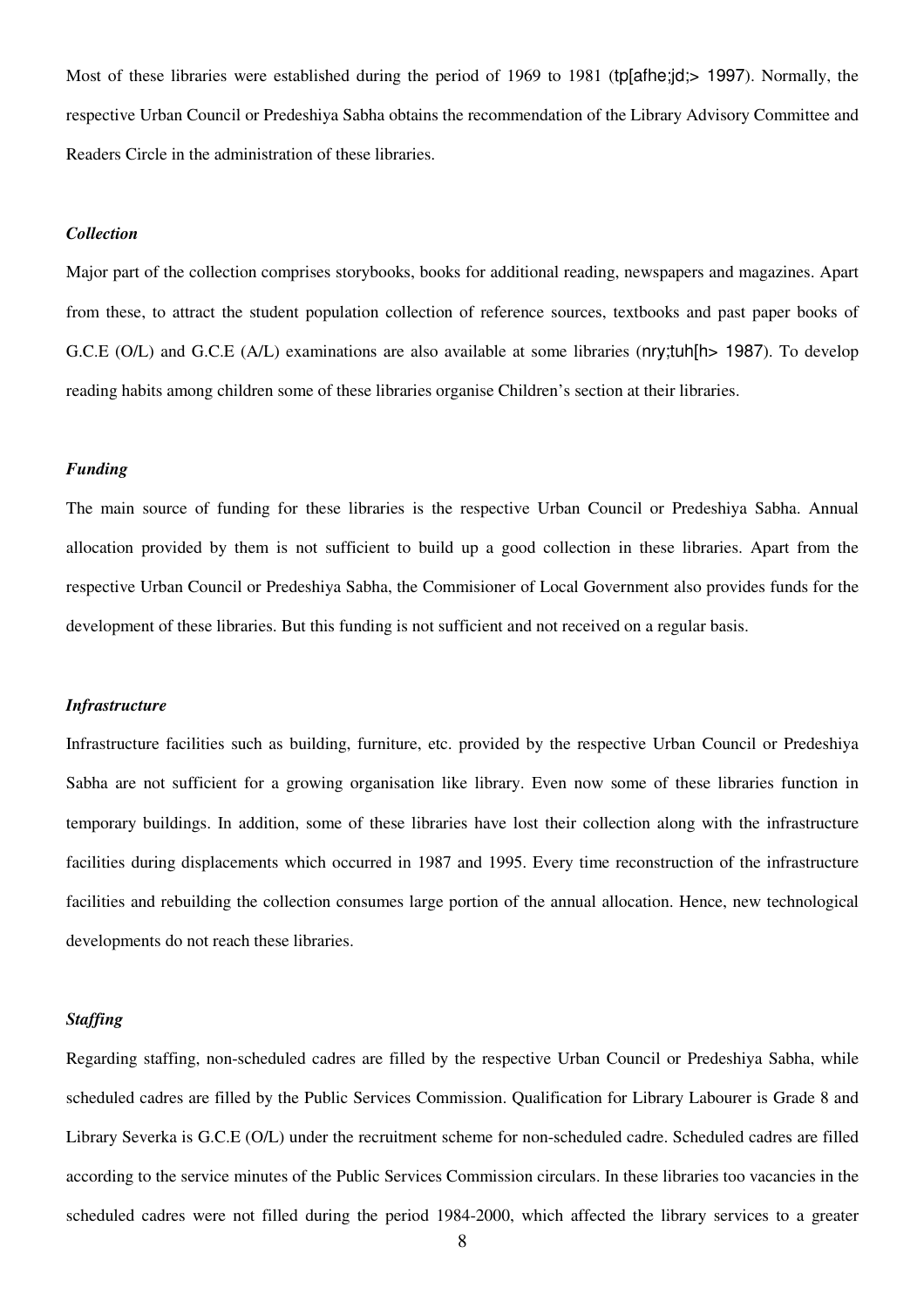extend. However, majority of the scheduled cadre vacancies existed in these libraries were filled in 2010. Presently in Jaffna, there are only few vacancies exist in the scheduled cadres and which have been advertised recently (in July 2012).

## *Readers*

These libraries have a wide reader population ranging from the general public to students and children. In some of these libraries, the membership rules and regulations are relaxed to accommodate the displaced population, too. They can become a member of these libraries by,

- getting guarantee signed by the area people and
- obtaining recommendation from the respective Grama Seveka

These libraries provide basic services like reference and lending with their collection, in spite of insufficient funding and lack of infrastructure facilities. Some of these libraries have Television facilities, Children's section and Library auditorium in addition to the basic services. The credit for these developments should be given to the staff of those libraries and the concerned Urban Council or Predeshiya Sabha.

## **3.3 Community Center Libraries**

Community based organisations are playing an important role in most of the development activities in the rural areas. They contribute to the improvement of the quality of the life of the rural population. *Community centers* are such organisations involved in rural development activities. The important goal of these Community centers is to provide facilities to cater to the rural population in order to spend their leisure time usefully (Jaffna District Secretariat, 2012). The number of Community centers, and the number of Community centers provide library services to the community in the Jaffna District are given in Table 3. These libraries too come under the category of Public libraries.

The main objectives of these Community center libraries are:

- to aid generally in the advancement of knowledge and
- to use the leisure time to promote personal contentment and social well-being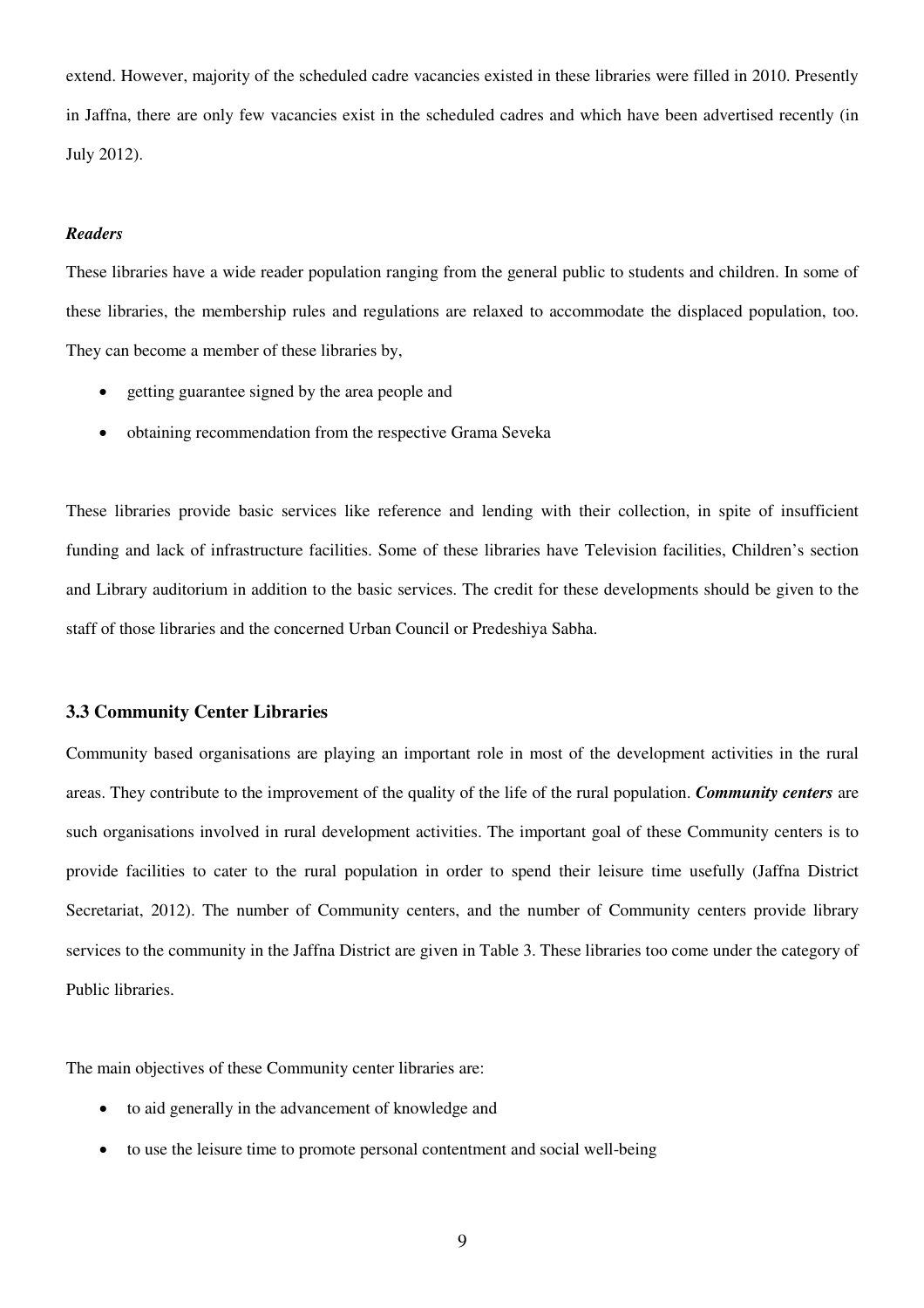among the rural population. It is the duty of these libraries to attract them by providing suitable materials for reading and help them in gaining knowledge for life-long education (nry;tuh[h> 1989).

Some of these Community center libraries function efficiently next to the Predeshiya Sabha libraries in satisfying the information needs of the community, in the Jaffna District. At the same time, some of the libraries in the same category function only as *'reading centers'* for the community.

## *Collection*

Collection of these libraries mostly comprises storybooks, newspapers and magazines for leisure time reading. The libraries, which function as 'reading centers' consists of only newspapers and magazines.

### *Funding*

These libraries are maintained by the funds collected from the people of that area and *Fund raising programs* conducted by the Community center or people of that area who are interested in the development of the library.

#### *Infrastructure*

Most of these libraries are lodged in a small room of the community centre without a building facility and other infrastructure facilities for a library due to inadequate funds.

#### *Staffing*

Even a small library like a Community center library requires a person with fundamental knowledge of library science to organise the collection. In this regard, these libraries lack a professionally trained staff or staff with the knowledge of library science (nry;tuh[h> 1989). Even though the Community centre libraries are considered as the heart of the rural areas, these libraries have not attained their goals in the Jaffna District.

The following section discusses the limitations, barriers and challenges for the effective functioning of public libraries in the Jaffna District, in detail.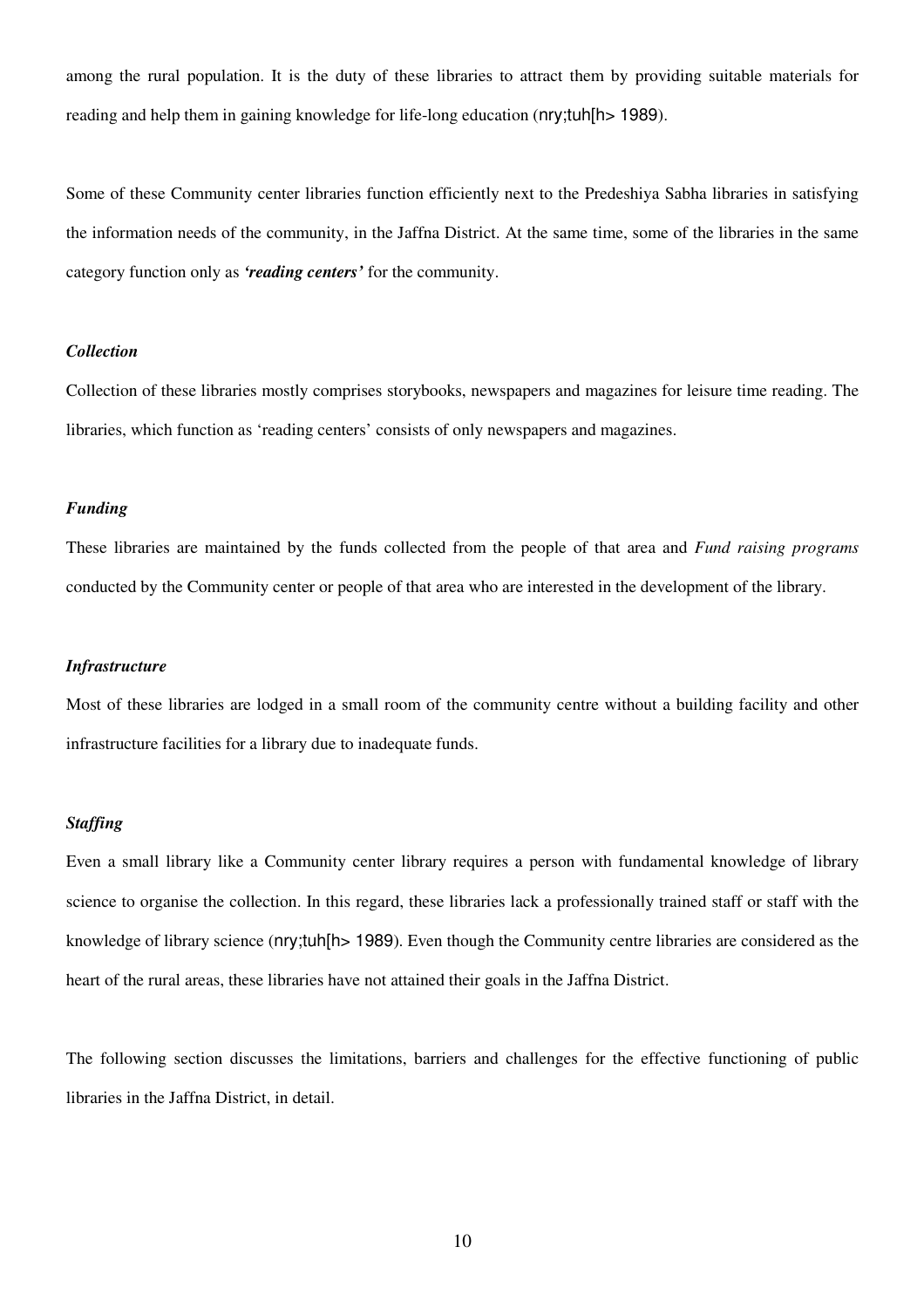## **4. Challenges for Public Libraries of Jaffna District**

Worldwide, public libraries are expected to provide open and free access to information. Modern libraries are increasingly being redefined as places to get unrestricted access to information in many formats and from many sources. They are extending services beyond the physical walls of a building, by providing materials accessible by electronic means, and by providing the assistance of librarians in navigating and analysing tremendous amounts of information with a variety of digital tools (Steve, 2011). However public libraries in developing countries, usually occupy a position of low priority. The above assessment of public libraries also emphasized this fact.

Regarding the libraries in the Jaffna District, it has been identified that the conflict which prevailed in the region is the root cause for the present status. Development of libraries (including public libraries) in this region were hindered by the ethnic war and disturbances, confrontations between the military and militants, restriction imposed on transport, intervention of the IPKF in 1987 and the exodus of the people in October 1995, etc. Maximum damage was caused to the libraries by the IPKF invasion in October 1987 and the exodus of 1995. A number of materials were rendered unusable by termites and exposed to the ravages of nature.

After signing of the MOU (Memorandum of Understanding) between the Government of Sri Lanka and LTTE (Liberation Tigers of Tamil Eelam) in 2002, many foreign and local Non-government organisations and United Nations agencies were involved in reconstruction and development of Jaffna District with the foreign funded projects. Under these projects some of the public libraries were also developed (including the Jaffna Public Library by UNESCO), whereas most of the other public libraries in this region went unnoticed. Some of the major challenges for public libraries in Jaffna District are discussed below in detail.

## • **Insufficient funding and inadequate infrastructure facilities**

Public libraries are maintained by public funds. The three main areas of public library expenditure are on collection development, staff salaries and infrastructure facilities (Harrison, 1963). The main requirement for a proper public library service is that it should be sufficiently financed by public funds. Inadequate finances seem to be the biggest problem and with this are combined inadequate infrastructure facilities and poor quality book stocks and other resources.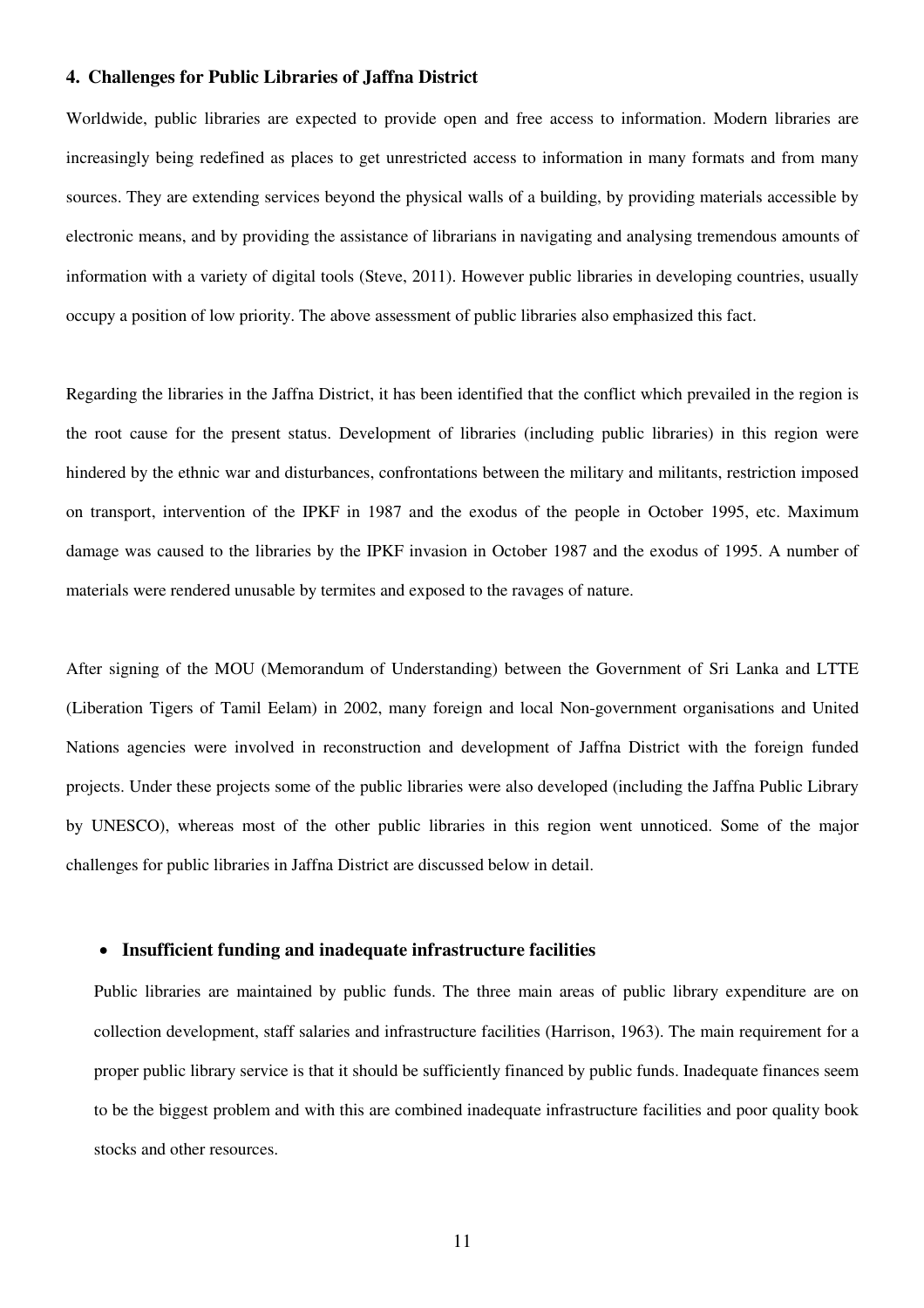Except the Jaffna Public library, other public libraries (managed by the local bodies) existing in this region are functioning with inadequate infrastructure facilities due to financial constraints. Real improvement in the financial status of public libraries will not come until local authority members re-orientate their attitudes to the service. It is recommended to approach donor agencies, politicians, and well-wishers to get financial support for the development of infrastructure facilities and building the collection, in these libraries.

### • **Poor collection of electronic resources and use of IT**

Today, libraries need to bring in information available in all media and document formats (both physically available and remotely accessed via the www) accessible to their users, in order to fulfill their needs and expectations. In this context, without modern e-technology services adopted in the library functionalities, libraries are increasingly viewed as outdated (Akbar, 2009). Due to 30 years of war, libraries (excluding Jaffna Public library) in Jaffna are far behind in technological development. Thereby, efforts should be made in the aspects of utilising new technology to automate library functions, employing IT for the enhancement of information access, and acquiring licenses for remote access to e-resources.

## • **Dearth of professional & personal competencies among library staff**

The human element is perhaps the most important factor of all, in determining the success or otherwise of a public library service. Most of the cadre vacancies existed in the Urban Council and Pradeshiya Sabha public libraries for more than 20 years filled in the recent past with suitable candidates, who possess required qualification in library science. However, Community center libraries are forced to manage by a person without professional competencies in the field of library science. This results in the unsatisfactory service to the public.

In addition to professional competencies (such as knowledge in the areas of information resources, information access, technology management, and the ability to apply them in providing library and information services), librarians should acquire personal competencies as well. Personal competencies are a set of skills, attitudes, and values that enable librarians to survive in the information world. This includes commitment to service, ability to face challenges, foresight, ability to create an environment of mutual respect and trust, effective communication skills, good team work, dynamic leadership, systematic planning and prioritising skills,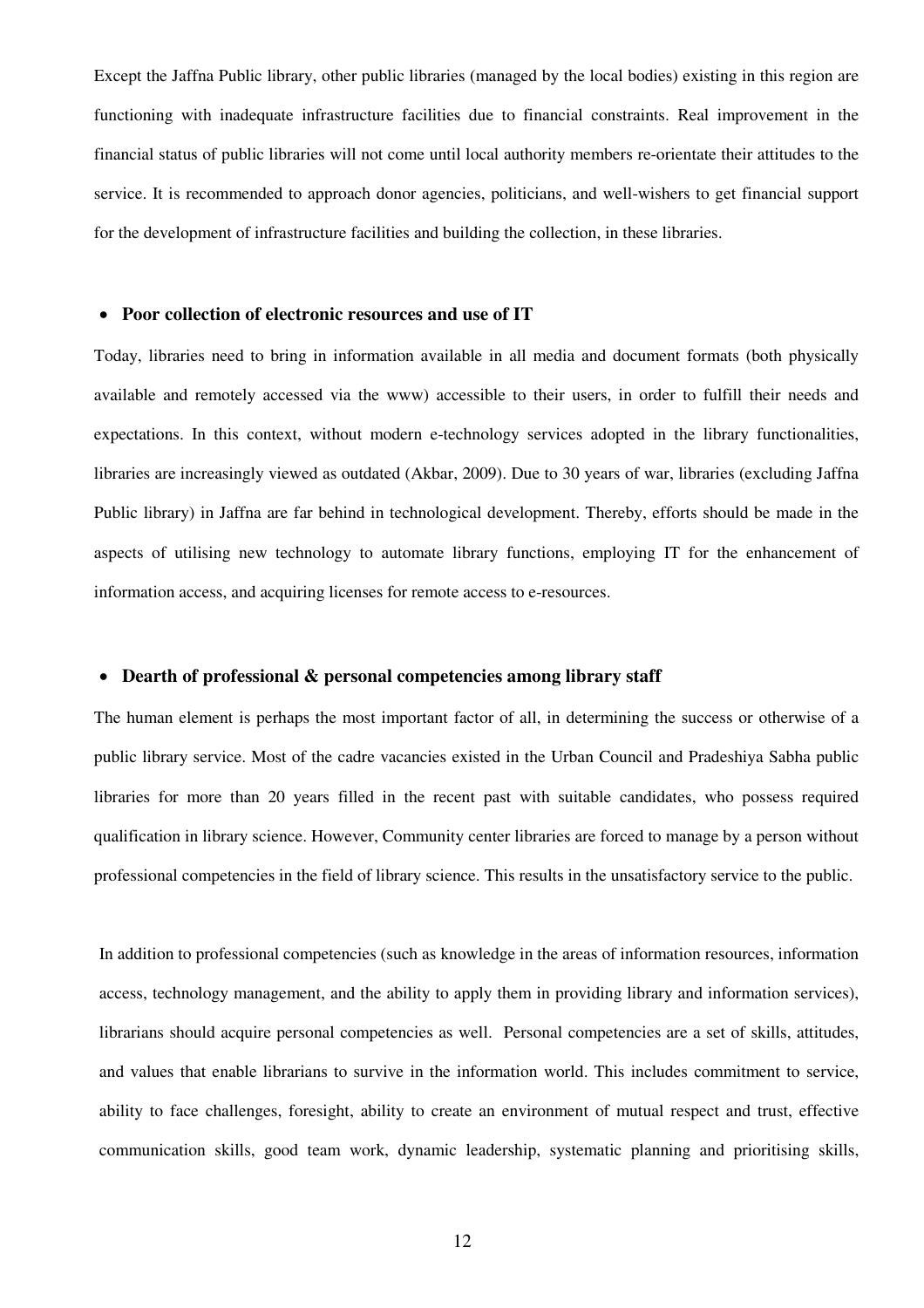interest in lifelong learning, and positive attitude towards continuing change (Ramos, 2007). It is observed that training is essential to develop such competencies among librarians.

## • **Poor participation in Continuing professional development (CPD) programs**

Professional and continuing education of the librarian is essential to ensure adequate services (UNESCO, 2000). Therefore, in-service training programs play an important role in the field of library science. There is no doubt that in-service training conducted internally put quite a strain upon the senior staff, but they are invaluable because they help to develop devotion and team spirit among staff (Harrison, 1963). Furthermore, participation in seminars, workshops, conferences, etc. is also found to be essential for library professionals in order to update their knowledge in the field of library science.

Before 2002, even though several in-service training programs (mostly conducted outside Northern Province) for Public library librarians were conducted by the National Library and Documentation Services Board (NLDSB), National library, and Sri Lanka Library Association (SLLA), participation from Jaffna District was very poor due to transport difficulties, security reasons, lack of opportunity, etc. After the MOU was signed in 2002, this situation has slightly improved. However, still there are problems, such as lack of incentives for the participation in CPD programs, language barrier, etc. As an alternative, majority of the public library librarians suggested to conduct such CPD programs within the Northern Province in order to improve the participation of librarians. However, in order to organise such CPD programs support from local bodies and authorities is indispensable. Currently, efforts have been made and few seminars were organised by the LIS professionals in this region with the collaboration of SLLA. Librarians preferred such initiatives should be continued.

#### • **Lack of interest and motivation from authorities**

Generally, the Local Government bodies such as Municipal Council or Urban Council or Pradeshiya Sabha administrate these public libraries. The authorities of these local bodies do normally not recognize the importance of the library services and hence the libraries get poor attention. The idea is too firmly fixed in their minds that the public library is an amenity service, purely recreation in nature. This is the influencing factor in the low annual allocation for libraries by the local bodies. Hence, advocacy programs need to be conducted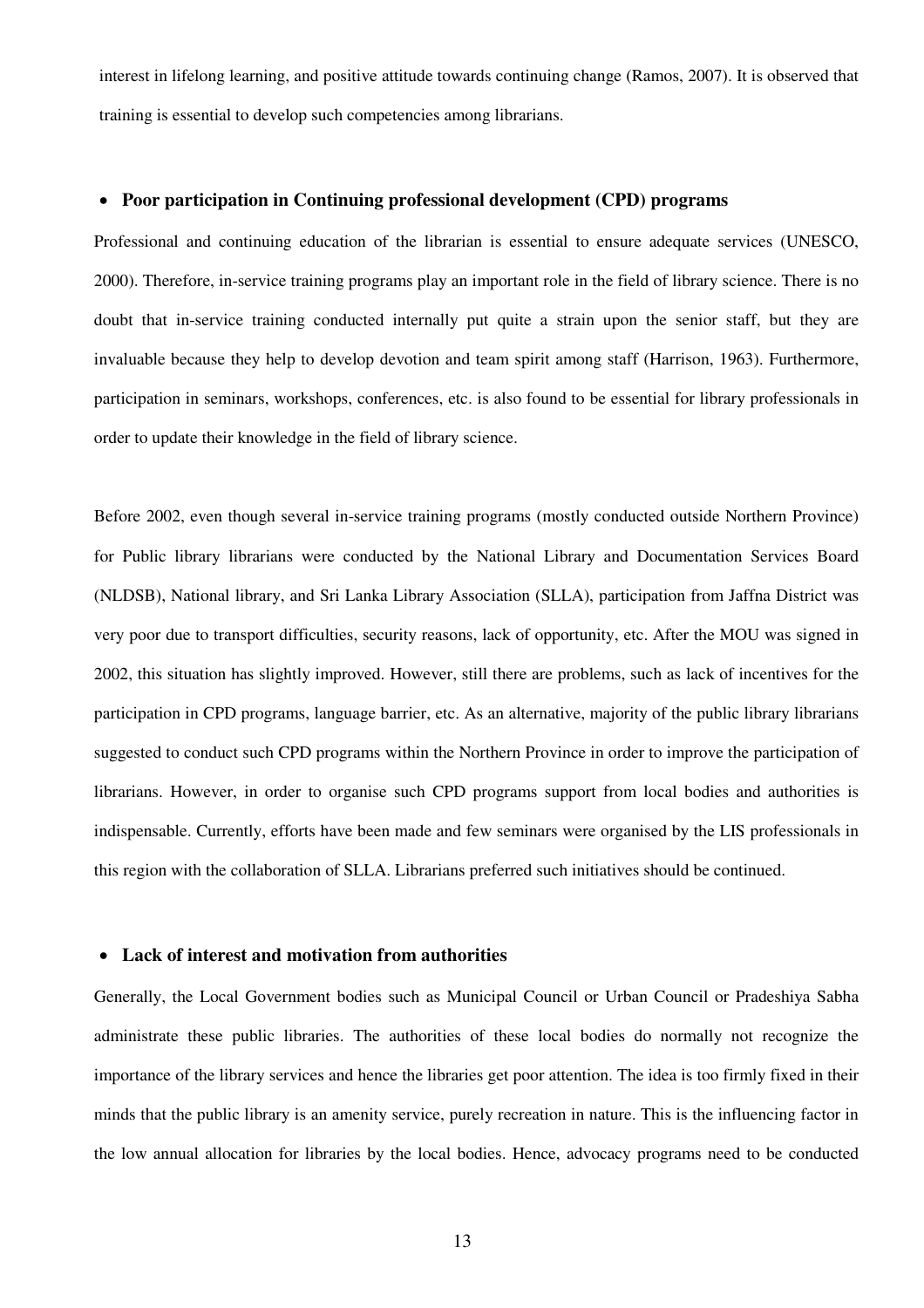regularly not only for authorities of these local bodies, but also for other stakeholders of the public libraries, in order to make them aware of the role played by the libraries in developing a knowledge-based society.

## • **Poor library co-operation**

To make the Public library service more effective it is necessary to have inter-library co-operation (Corea, 1980). Experience during this study showed that coordination and cooperation between the libraries at local level is lacking in the Jaffna District, at present. To ensure library coordination and cooperation, strategic plan must be devised in collaboration with wider range of related institutions and library professionals, to develop a library network based on agreed standards. Such a library network not only helps for sharing resources and providing better services, but also facilitates the library professionals (in the region) to express their problems and constraints in one voice.

## **5. Conclusion**

Presently public libraries are considered not only as *recreational centers* but also as *social, cultural and information centers* in developed countries. This study revealed the problems and constraints of Public libraries in the Jaffna District towards development. One of the major problems identified is the insufficient financial assistance and inadequate infrastructure facilities for the public libraries. As mentioned earlier, this is largely influenced by the attitudes of the administrators of the Local authorities. In order to make attitudinal changes advocacy programs need to be conducted not only for administrators of the Local bodies but also for all the other stakeholders of the public libraries.

Another important problem is the decline in usage of libraries. It is observed worldwide that visiting to libraries and borrowing books from libraries has been consistently falling over the past few years. In Britain, annual statistics revealed that book borrowing has dropped by 20% in 2008 compared to 2003 (Akbar, 2009). This study also revealed that out of 16,988 registered members, only 1,408 members are engaged in using the lending service of the Jaffna Public library. However, people are taking advantages of the free internet access services provided by the libraries. Moreover, most people are willing to access the library services via internet, for reservation, renewals and catalogue inquiries (Steve, 2011). Thereby, the information world is undergoing transition from a library-centred to information-centred entity and libraries are expected to change from paper-based environment to digital interface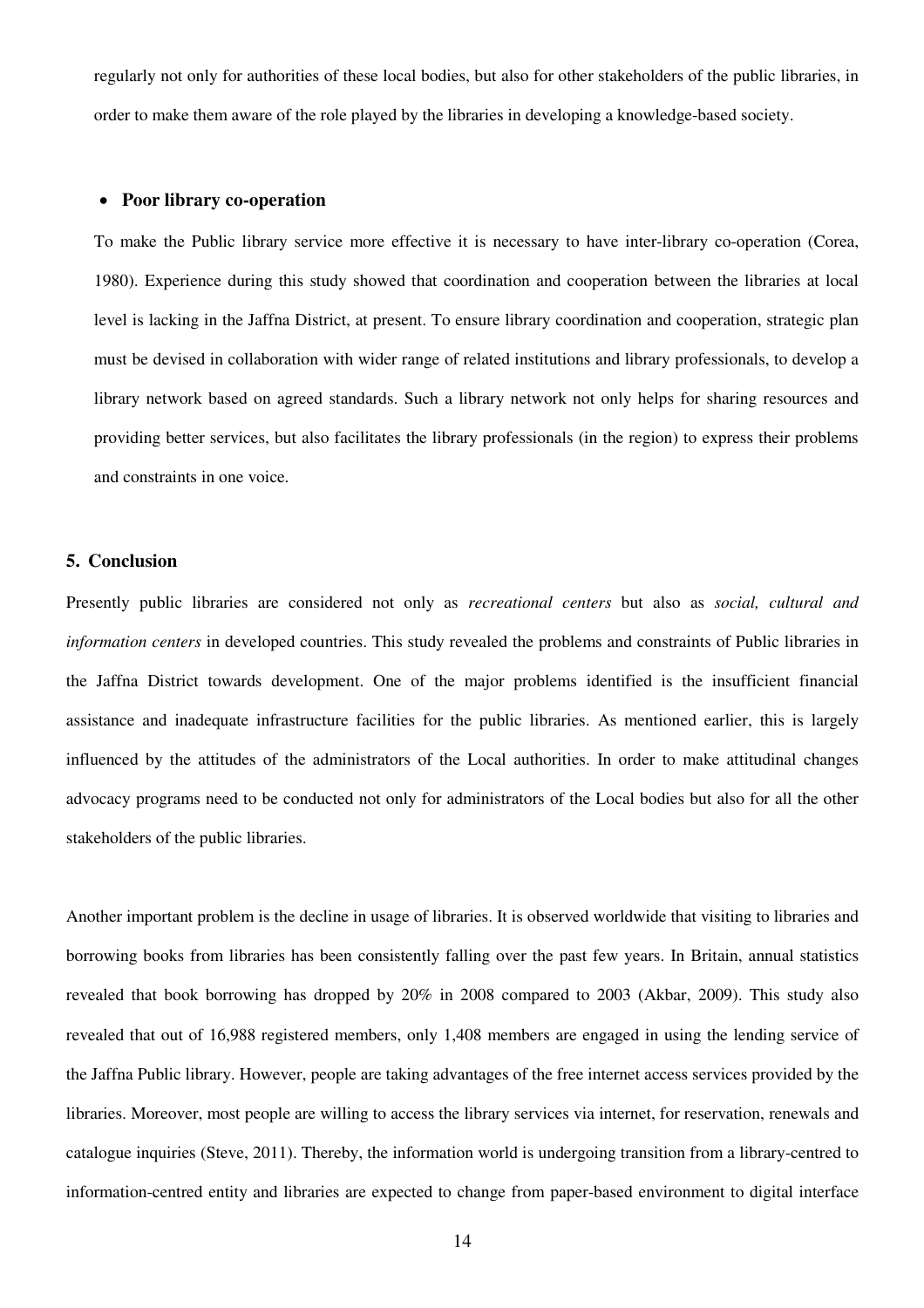(e.g. using search engines, online databases, data mining, etc.). It is also observed that there is lack of awareness among the general public regarding the services offered by the libraries. Hence, it is advisable for the public libraries to conduct *user education programs* to popularize their services, on regular basis and more frequently.

Moreover, steps should be taken (by the local authorities) to conduct CPD programs and training sessions for the enhancement of professional and personal competencies among librarians of this region with the collaboration of NLDSB, National library, SLLA and other LIS organisations.

In order to develop cooperation among different types of libraries (school libraries, libraries at Higher Educational Institutions, public libraries, etc.) in this district a *library consortia or library network* consisting of library professionals, administrators of the education sector and local authorities is proposed at the District level. This body could function at district level with the objective of developing the libraries in this region. In addition to that, working groups could be formed at DS/AGA divisional levels to implement and monitor the recommendations of this body.

With this type of support, public libraries in this region not only survive, but thrive in continuing to provide valuable service in the information age. At this juncture, Ministry of Local Government & Provincial Councils and local authorities of the Jaffna District should be acknowledged for their initiatives taken in the recent past with regard to empowering the public libraries.

## **References**

Akbar, Arifa. 2009. The big question: how are public libraries changing, and what dooes their future hold. *The Independent*. September 29.

Corea, Ishvari. 1980. New dimensions in Public library services in Sri Lanka. **In:** Ishvari Corea, ed. *Roads to wisdom*. Colombo: Colombo Municipal Council: 263-276.

Harrison, K.C. 1963. *Public libraries today*. London: Crosby Lockwood & Son. Jaffna District Secretariat. 2012. *Statistical handbook of Jaffna District-2011*. Jaffna: District Secretariat.

Kularatnam, K.S. 1997. *Jaffna Public Library: a file*. Sydney: Mithra Publications.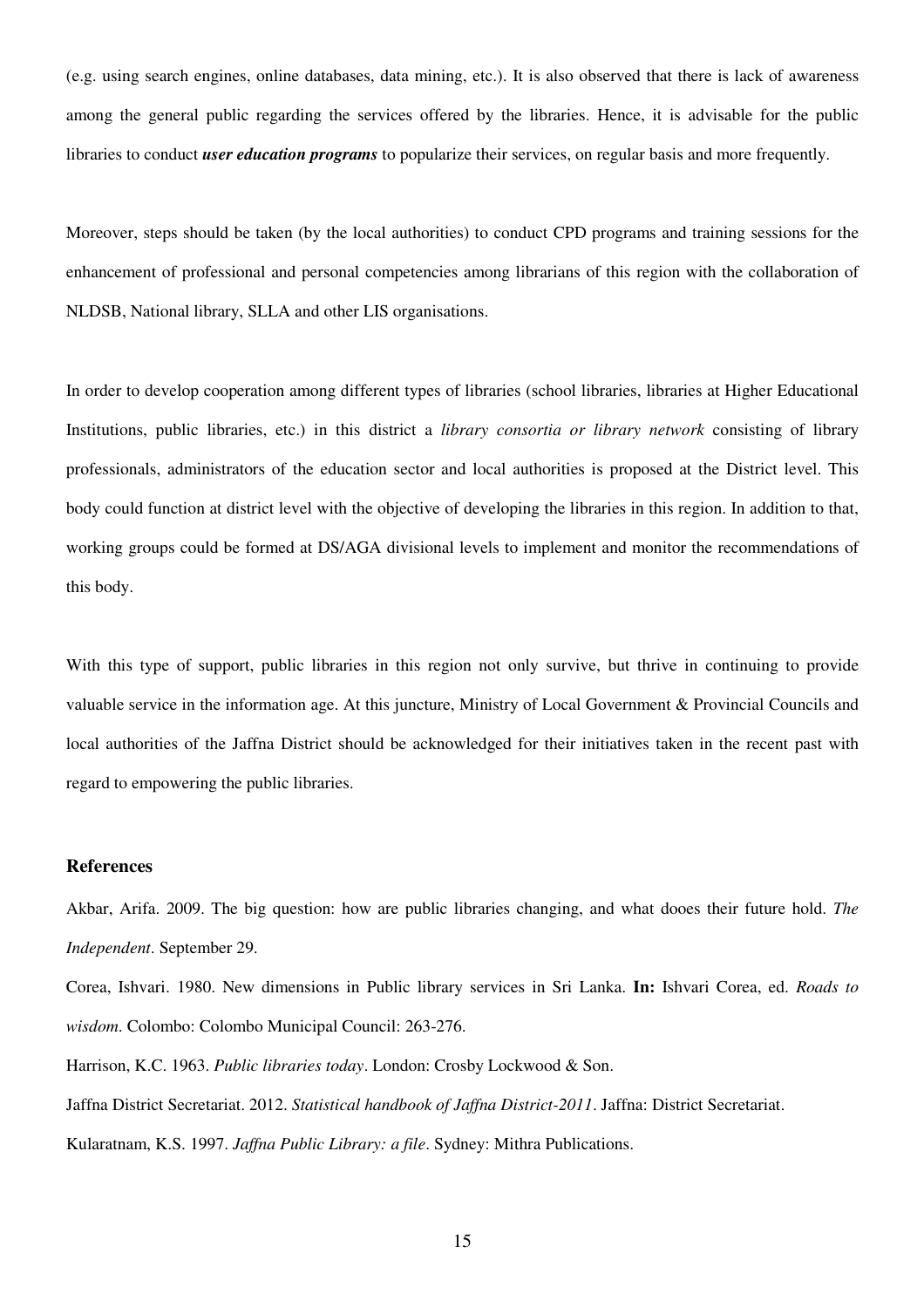Lankage, Jayasiri. 1980. Library movement in Sri Lanka. **In:** Ishvari Corea, ed. *Roads to wisdom*. Colombo: Colombo Municipal Council: 33-42.

Ramos, Mila M. 2007. The role of librarians in the  $21<sup>st</sup>$  century. Paper presented at the  $35<sup>th</sup>$  ALAP Anniversary Forum, June 2007, at UPLB CEAT Auditorium. www.slideshare.net/plaistrlc/the-role-of-librarians-in-the-21stcentury.

Selvarajah, N. (Comp.). 2003. *Rising from the ashes: tragic episode of the Jaffna Library*. London: Thesam Publications.

Sivathamby, K. 2003. Do we begin the Esela Perehera with the randoli: opening of the Jaffna Library. **In:**  N.Selvarajah, comp. *Rising from the ashes: tragic episode of the Jaffna Library*. London: Thesam Publications: 92- 95.

Steve, Haber. 2011. The changing role of libraries in the digital age. *Huffington Post (Internet newspaper)*. March,

1. www.huffingtonpost.com/steve-haber/the-changing-role-of-libr\_b\_803722.html.

UNESCO. 2000. UNESCO public library manifesto. Geneva: UNESCO.

www.unesco.org/webworld/libraries/manifestos/libraman.html.

rz;Kfjh];> kNdhd;kzp. 1986. aho;g;ghzj;jpy; E}yf tsh;r;rp.  $E$ *yftpay*;. kyh; 2>, jo; 2: 1-5.

nry;tuh[h> vd;. 1987. cs;Suhl;rp E}yfq;fs;. E}yftpay;. kyh; 3> ,jo; 1: 14-16.

nry;tuh[h> vd;. 1989. fpuhkpa E}yfq;fSk; mgptpUj;jpAk;. Midf;Nfhl;il: mNahj;jp E}yf Nritfs;.

tp[afhe;jd;> ghyn[ae;jp. 1997. Aho;g;ghz khtl;lj;jpd; fy;tp mgptpUj;jpapy; E}yfq;fspd; gq;F. KJjj;Jtkhzp Ma;Tf;fl;Liu. aho;g;ghzk;: aho; gy;fiyf;fofk;.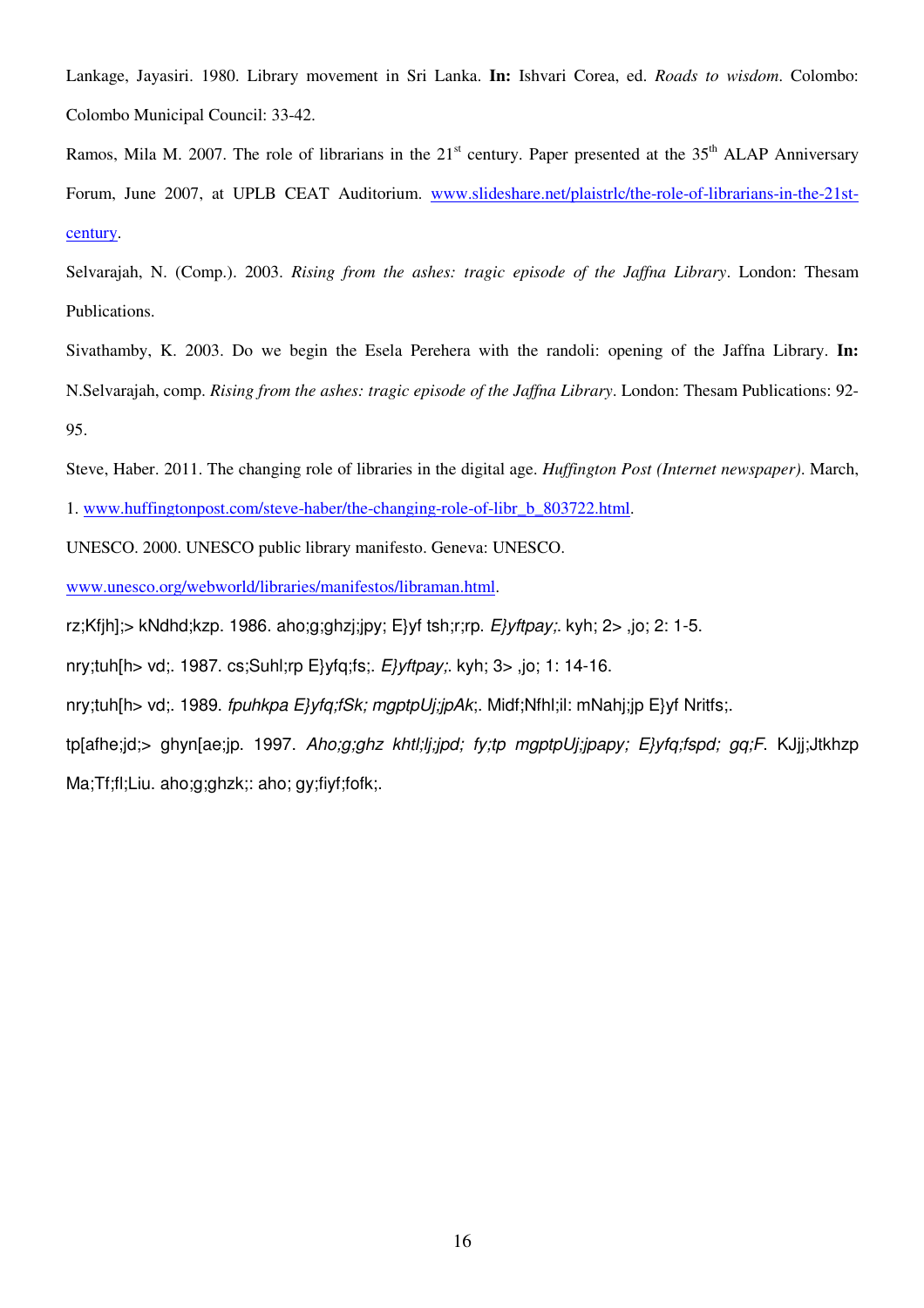**Table 1:** Local authorities for the Administrative Divisions of Jaffna District

|                | <b>DS/ AGA's Division</b> | <b>Local Authorities</b> |                |                      |  |  |  |
|----------------|---------------------------|--------------------------|----------------|----------------------|--|--|--|
| N <sub>0</sub> |                           | <b>Municipal</b>         | Urban          | Predeshiya           |  |  |  |
|                |                           | Council                  | Council        | <b>Sabha</b>         |  |  |  |
| 01             | Delft*                    |                          |                | Delft                |  |  |  |
| 02             | <b>Islands South</b>      |                          |                | <b>Islands South</b> |  |  |  |
| 03             | Islands North*            |                          |                | <b>Islands North</b> |  |  |  |
| 04             | Karainagar*               |                          |                | Karainagar           |  |  |  |
| 05             | Jaffna                    | Jaffna                   |                |                      |  |  |  |
| 06             | Nallur                    | $\overline{a}$           |                | Nallur               |  |  |  |
| 07             | Valikamam South West      |                          |                | Valikamam S. W.      |  |  |  |
| 08             | Valikamam West            |                          |                | Valikamam West       |  |  |  |
| 09             | Valikamam South           | $\overline{a}$           |                | Valikamam South      |  |  |  |
| 10             | Valikamam North           |                          |                | Valikamam North      |  |  |  |
| 11             | Valikamam East            |                          |                | Valikamam East       |  |  |  |
| 12             | Thenmarachchy             |                          | Chavakachcheri | Chavakachcheri       |  |  |  |
| 13             | Vadamarachchy South West  |                          |                | Vadamarachchy S.W.   |  |  |  |
| 14             | Vadamarachchy North       |                          | Point Pedro    |                      |  |  |  |
|                |                           |                          | Valvettithurai | Point Pedro          |  |  |  |
| 15             | Vadamarachchy East*       |                          |                |                      |  |  |  |
|                | <b>Total</b>              | 01                       | 03             | 13                   |  |  |  |

*Source: Jaffna District – Statistical Handbook 2011*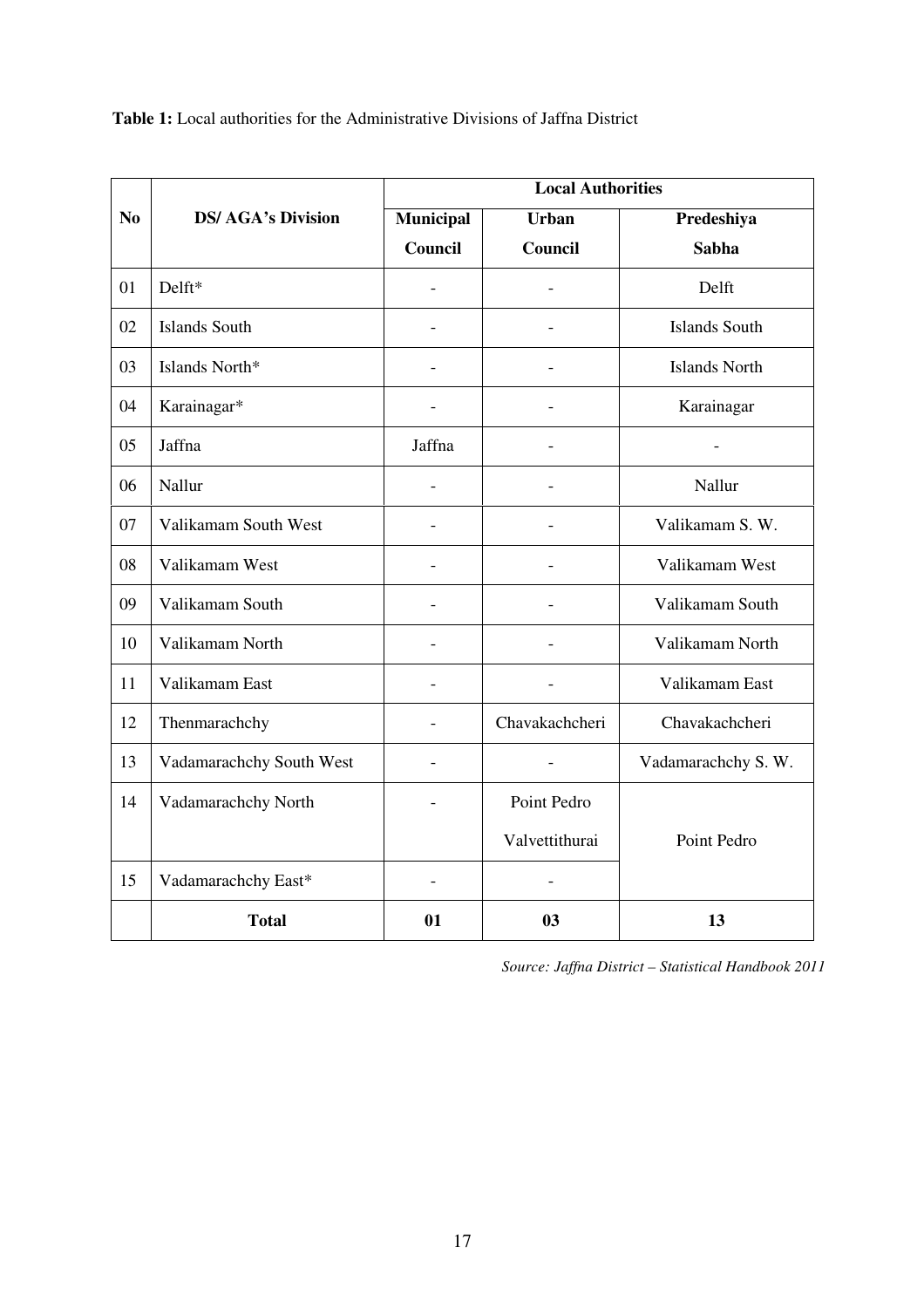**Table 2:** Approved and filled staff cadre details of the Jaffna Public Library from 1990 to 2012

| <b>CADRE DETAILS</b>             | 1990                     |                          | 1995            |               | 2000            |                          | 2005     |                          | 2012     |        |
|----------------------------------|--------------------------|--------------------------|-----------------|---------------|-----------------|--------------------------|----------|--------------------------|----------|--------|
|                                  | <b>Approved</b>          | <b>Filled</b>            | <b>Approved</b> | <b>Filled</b> | <b>Approved</b> | <b>Filled</b>            | Approved | <b>Filled</b>            | Approved | Filled |
| Library<br>Library<br>Assistant/ |                          |                          |                 |               |                 |                          |          |                          |          |        |
| Seveka (Non-scheduled)           | 14                       | 14                       | 10              | 10            | 18              | 06                       | 18       | 11                       | 18       | 13     |
| Librarian Grade III              |                          |                          |                 |               |                 |                          |          |                          |          |        |
| (Scheduled)                      | 03                       | 01                       | 08              | 02            | 08              | 08                       | 20       | 18                       | 20       | 17     |
| Librarian Grade II               |                          |                          |                 |               |                 |                          |          |                          |          |        |
| (Scheduled)                      | 01                       | 01                       | 04              |               | 04              | 04                       | 08       | 04                       | 08       | 06     |
| Librarian Grade I                |                          |                          |                 |               |                 |                          |          |                          |          |        |
| (Scheduled)                      | $\overline{\phantom{a}}$ | $\overline{\phantom{a}}$ |                 |               | 01              | $\overline{\phantom{a}}$ | 01       | $\overline{\phantom{a}}$ | 01       |        |
| Librarian Supra Grade            |                          |                          |                 |               |                 |                          |          |                          |          |        |
| (Scheduled)                      | 01                       | $\overline{\phantom{a}}$ | 01              |               | 01              | $\overline{\phantom{0}}$ | 01       | $\overline{\phantom{a}}$ | 01       |        |

*Source: Jaffna Public library, Jaffna*